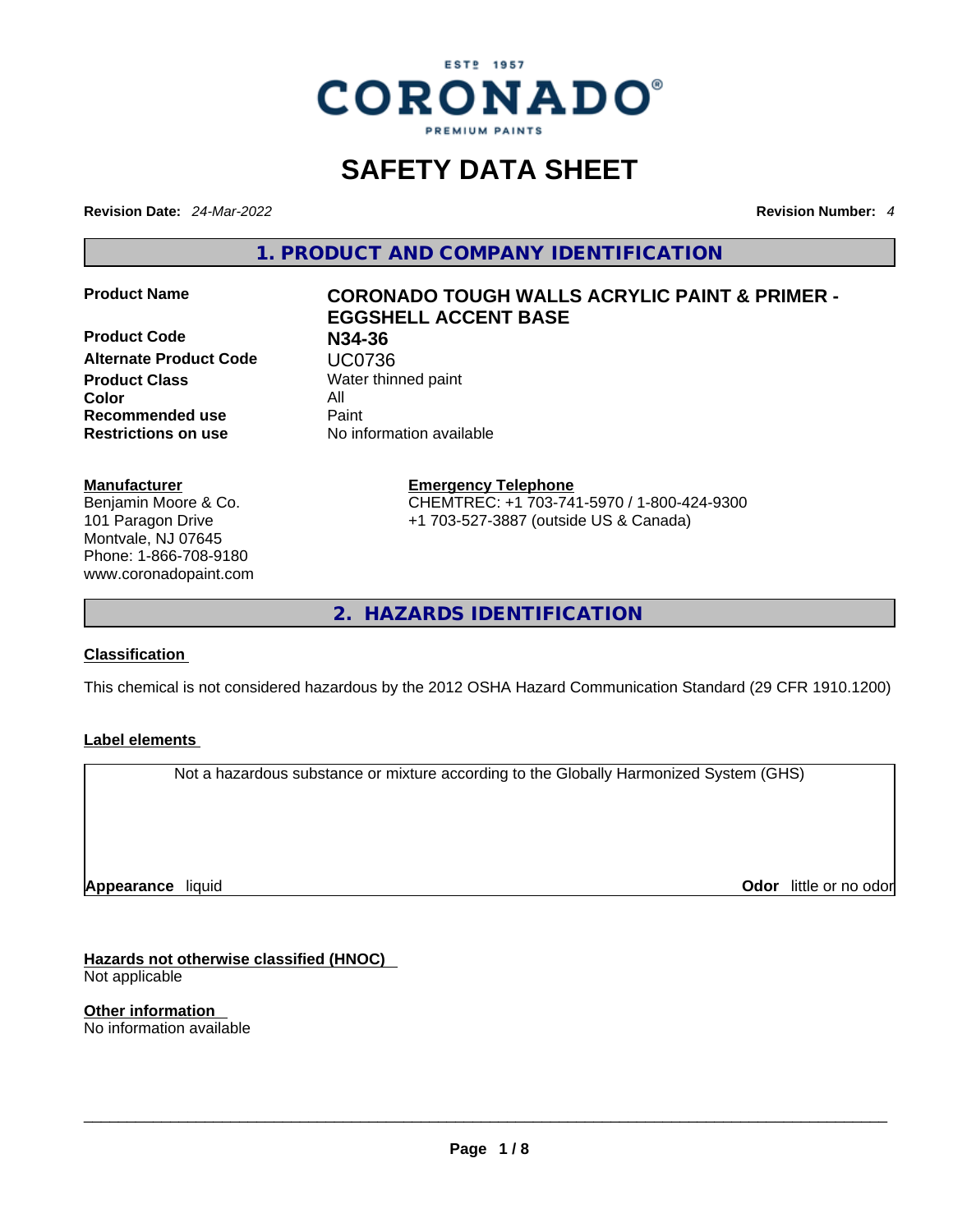**WARNING:** This product contains isothiazolinone compounds at levels of <0.1%. These substances are biocides commonly found in most paints and a variety of personal care products as a preservative. Certain individuals may be sensitive or allergic to these substances, even at low levels.

# **3. COMPOSITION INFORMATION ON COMPONENTS**

| <b>Chemical name</b> | <b>CAS No.</b> | Weight-%    |
|----------------------|----------------|-------------|
| Limestone            | 1317-65-3      | 10<br>$5 -$ |
| Nepheline svenite    | 37244-96-5     | 10<br>5 -   |
| Kaolin, calcined     | 92704-41-1     |             |

|                                                  | 4. FIRST AID MEASURES                                                                                    |
|--------------------------------------------------|----------------------------------------------------------------------------------------------------------|
| <b>General Advice</b>                            | No hazards which require special first aid measures.                                                     |
| <b>Eye Contact</b>                               | Rinse thoroughly with plenty of water for at least 15 minutes and consult a<br>physician.                |
| <b>Skin Contact</b>                              | Wash off immediately with soap and plenty of water while removing all<br>contaminated clothes and shoes. |
| <b>Inhalation</b>                                | Move to fresh air. If symptoms persist, call a physician.                                                |
| Ingestion                                        | Clean mouth with water and afterwards drink plenty of water. Consult a physician<br>if necessary.        |
| <b>Most Important</b><br><b>Symptoms/Effects</b> | None known.                                                                                              |
| <b>Notes To Physician</b>                        | Treat symptomatically.                                                                                   |
|                                                  |                                                                                                          |

**5. FIRE-FIGHTING MEASURES** 

| <b>Suitable Extinguishing Media</b>                                              | Use extinguishing measures that are appropriate to local<br>circumstances and the surrounding environment.                                   |
|----------------------------------------------------------------------------------|----------------------------------------------------------------------------------------------------------------------------------------------|
| Protective equipment and precautions for firefighters                            | As in any fire, wear self-contained breathing apparatus<br>pressure-demand, MSHA/NIOSH (approved or equivalent)<br>and full protective gear. |
| <b>Specific Hazards Arising From The Chemical</b>                                | Closed containers may rupture if exposed to fire or<br>extreme heat.                                                                         |
| Sensitivity to mechanical impact                                                 | No.                                                                                                                                          |
| Sensitivity to static discharge                                                  | No.                                                                                                                                          |
| <b>Flash Point Data</b><br>Flash point (°F)<br>Flash Point (°C)<br><b>Method</b> | Not applicable<br>Not applicable<br>Not applicable                                                                                           |
|                                                                                  |                                                                                                                                              |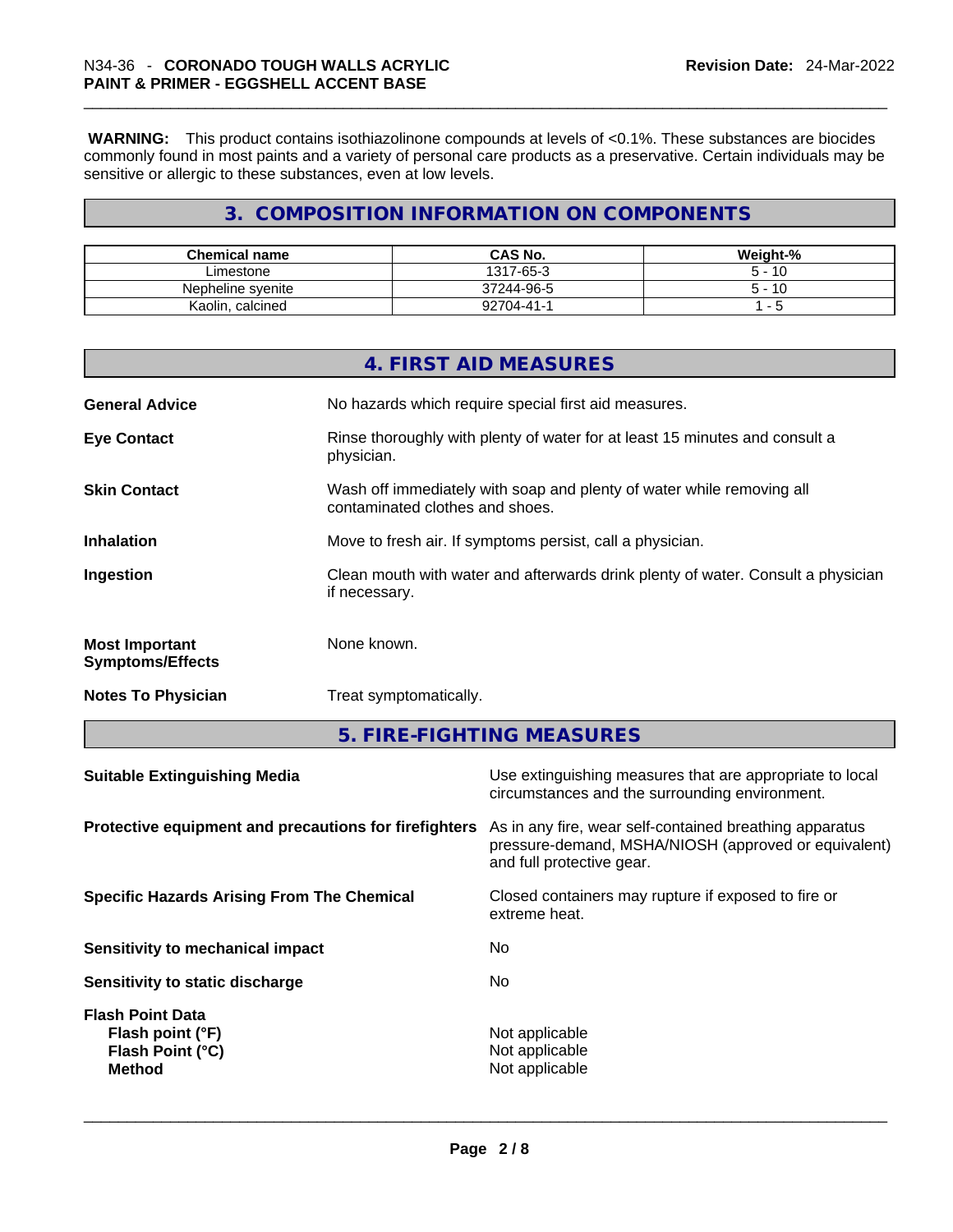#### **Flammability Limits In Air**

**Lower flammability limit:** Not applicable **Upper flammability limit:** Not applicable

**NFPA Health:** 1 **Flammability:** 0 **Instability:** 0 **Special:** Not Applicable

#### **NFPA Legend**

- 0 Not Hazardous
- 1 Slightly
- 2 Moderate
- 3 High
- 4 Severe

*The ratings assigned are only suggested ratings, the contractor/employer has ultimate responsibilities for NFPA ratings where this system is used.* 

*Additional information regarding the NFPA rating system is available from the National Fire Protection Agency (NFPA) at www.nfpa.org.* 

# **6. ACCIDENTAL RELEASE MEASURES**

| <b>Personal Precautions</b>      | Avoid contact with skin, eyes and clothing. Ensure adequate ventilation.                                                                                                         |
|----------------------------------|----------------------------------------------------------------------------------------------------------------------------------------------------------------------------------|
| <b>Other Information</b>         | Prevent further leakage or spillage if safe to do so.                                                                                                                            |
| <b>Environmental precautions</b> | See Section 12 for additional Ecological Information.                                                                                                                            |
| <b>Methods for Cleaning Up</b>   | Soak up with inert absorbent material. Sweep up and shovel into suitable<br>containers for disposal.                                                                             |
|                                  | 7. HANDLING AND STORAGE                                                                                                                                                          |
| <b>Handling</b>                  | Avoid contact with skin, eyes and clothing. Avoid breathing vapors, spray mists or<br>sanding dust. In case of insufficient ventilation, wear suitable respiratory<br>equipment. |
| <b>Storage</b>                   | Keep container tightly closed. Keep out of the reach of children.                                                                                                                |
| <b>Incompatible Materials</b>    | No information available                                                                                                                                                         |

**8. EXPOSURE CONTROLS/PERSONAL PROTECTION** 

#### **Exposure Limits**

| <b>Chemical name</b> | <b>ACGIH TLV</b> | <b>OSHA PEL</b><br>--     |
|----------------------|------------------|---------------------------|
| -imestone<br>.       | N/E              | $T$ $M$<br>ั mɑ/m∘ -<br>ີ |
|                      |                  | TWA<br>∸mg/m ل<br>$\sim$  |

#### **Legend**

ACGIH - American Conference of Governmental Industrial Hygienists Exposure Limits OSHA - Occupational Safety & Health Administration Exposure Limits N/E - Not Established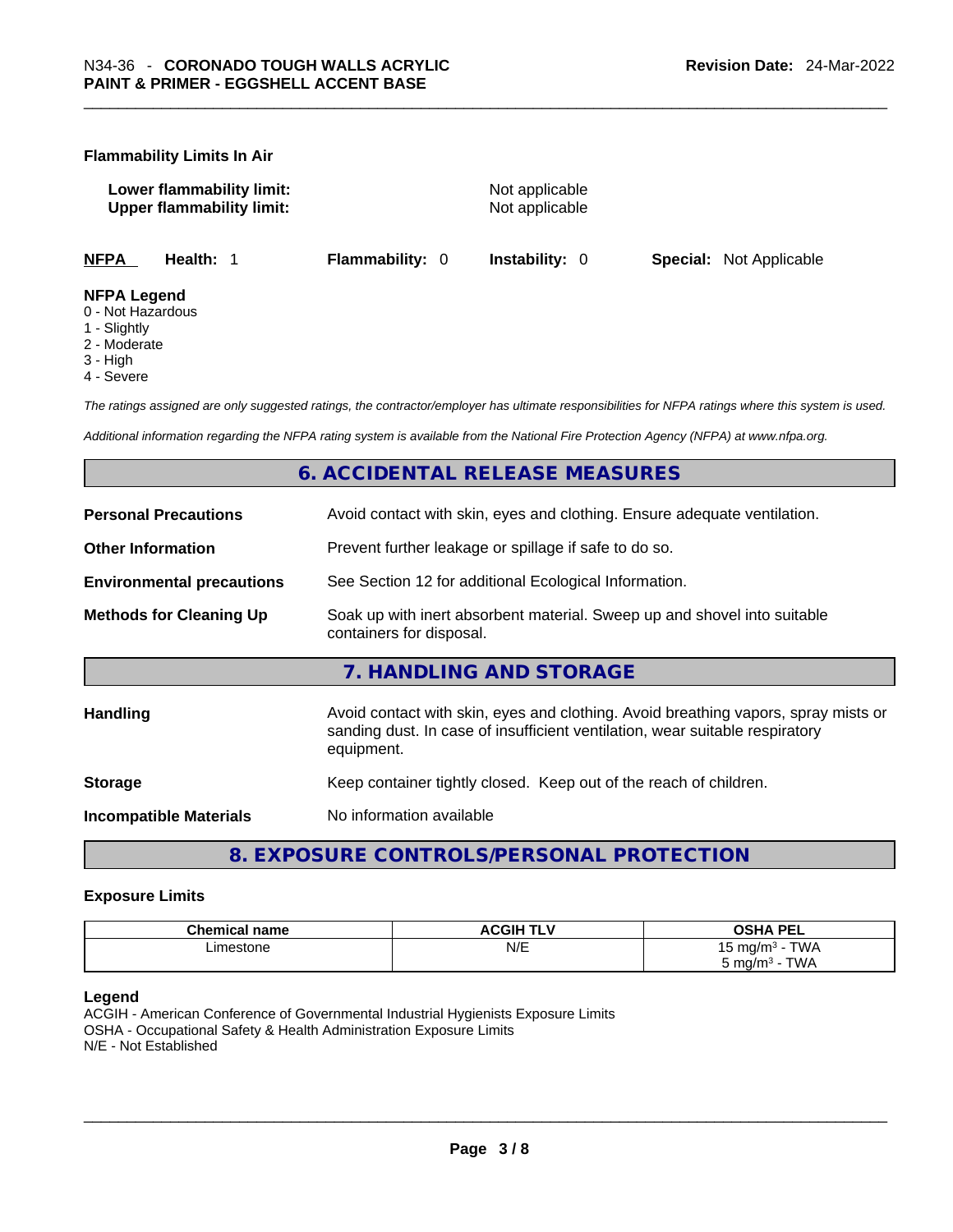| <b>Engineering Measures</b>          | Ensure adequate ventilation, especially in confined areas.                                                                          |  |  |
|--------------------------------------|-------------------------------------------------------------------------------------------------------------------------------------|--|--|
| <b>Personal Protective Equipment</b> |                                                                                                                                     |  |  |
| <b>Eye/Face Protection</b>           | Safety glasses with side-shields.                                                                                                   |  |  |
| <b>Skin Protection</b>               | Protective gloves and impervious clothing.                                                                                          |  |  |
| <b>Respiratory Protection</b>        | In case of insufficient ventilation wear suitable respiratory equipment.                                                            |  |  |
| <b>Hygiene Measures</b>              | Avoid contact with skin, eyes and clothing. Remove and wash contaminated<br>clothing before re-use. Wash thoroughly after handling. |  |  |

### **9. PHYSICAL AND CHEMICAL PROPERTIES**

| Appearance                           | liquid                   |
|--------------------------------------|--------------------------|
| Odor                                 | little or no odor        |
| <b>Odor Threshold</b>                | No information available |
| Density (Ibs/gal)                    | $9.65 - 9.75$            |
| <b>Specific Gravity</b>              | $1.15 - 1.17$            |
| рH                                   | No information available |
| <b>Viscosity (cps)</b>               | No information available |
| Solubility(ies)                      | No information available |
| <b>Water solubility</b>              | No information available |
| <b>Evaporation Rate</b>              | No information available |
| Vapor pressure                       | No information available |
| Vapor density                        | No information available |
| Wt. % Solids                         | $45 - 55$                |
| Vol. % Solids                        | $35 - 45$                |
| Wt. % Volatiles                      | $45 - 55$                |
| Vol. % Volatiles                     | $55 - 65$                |
| <b>VOC Regulatory Limit (g/L)</b>    | < 50                     |
| <b>Boiling Point (°F)</b>            | 212                      |
| <b>Boiling Point (°C)</b>            | 100                      |
| Freezing point (°F)                  | 32                       |
| <b>Freezing Point (°C)</b>           | 0                        |
| Flash point (°F)                     | Not applicable           |
| Flash Point (°C)                     | Not applicable           |
| <b>Method</b>                        | Not applicable           |
| <b>Flammability (solid, gas)</b>     | Not applicable           |
| <b>Upper flammability limit:</b>     | Not applicable           |
| <b>Lower flammability limit:</b>     | Not applicable           |
| <b>Autoignition Temperature (°F)</b> | No information available |
| <b>Autoignition Temperature (°C)</b> | No information available |
| Decomposition Temperature (°F)       | No information available |
| Decomposition Temperature (°C)       | No information available |
| <b>Partition coefficient</b>         | No information available |

# **10. STABILITY AND REACTIVITY**

**Reactivity Not Applicable** 

**Chemical Stability Stable under normal conditions. Chemical Stability Stable under normal conditions. Chemical Stability Chemical Stability Chemical Stability Chemical Stability Chemical Stability Chemic**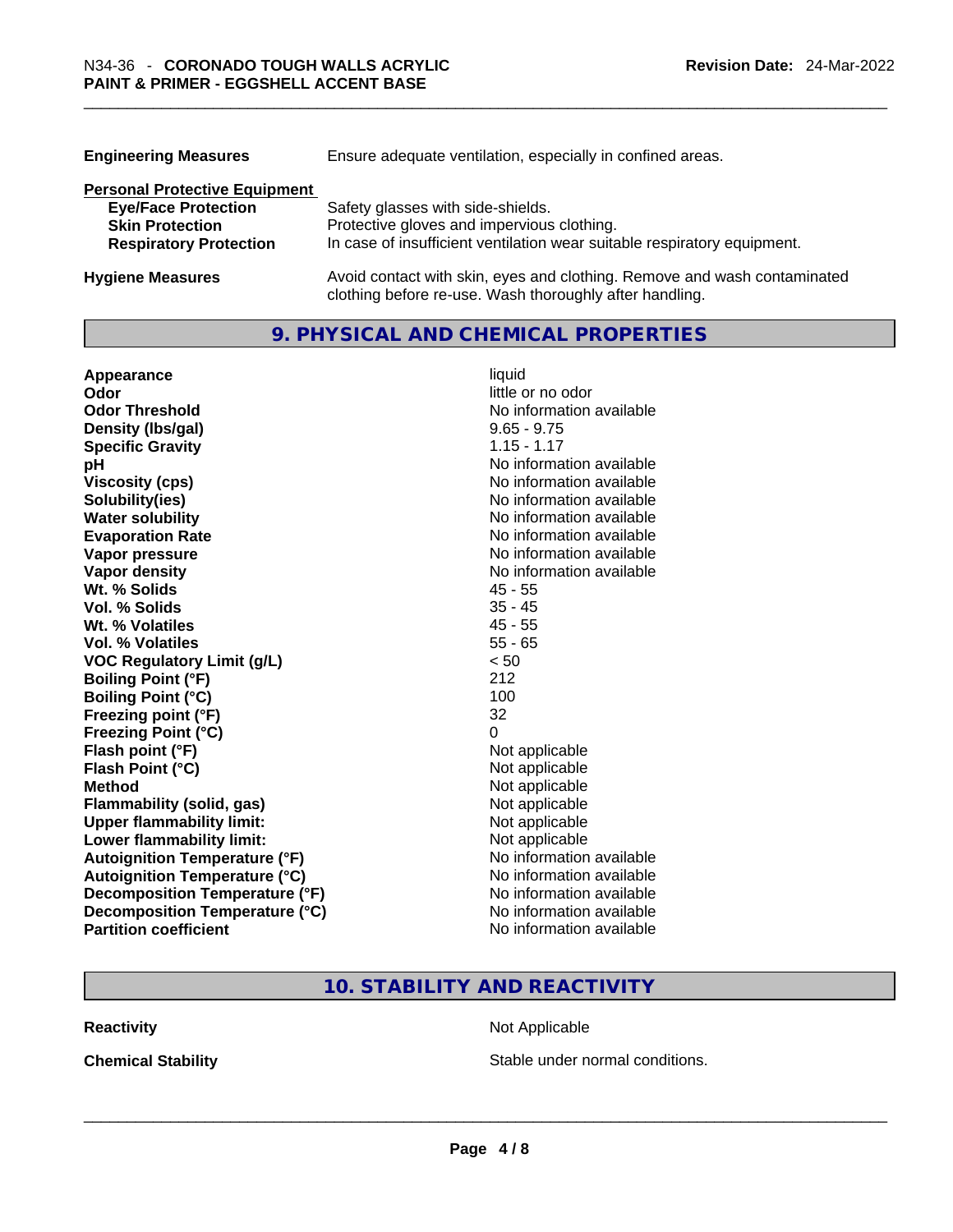| Prevent from freezing.<br><b>Conditions to avoid</b><br>No materials to be especially mentioned.<br><b>Incompatible Materials</b><br>None under normal use.<br><b>Hazardous Decomposition Products</b><br>Possibility of hazardous reactions<br>None under normal conditions of use.<br>11. TOXICOLOGICAL INFORMATION<br><b>Product Information</b><br>Information on likely routes of exposure<br><b>Principal Routes of Exposure</b><br>Eye contact, skin contact and inhalation.<br><b>Acute Toxicity</b><br>No information available<br><b>Product Information</b><br>Symptoms related to the physical, chemical and toxicological characteristics<br>No information available<br><b>Symptoms</b><br>Delayed and immediate effects as well as chronic effects from short and long-term exposure<br>May cause slight irritation.<br>Eye contact<br><b>Skin contact</b><br>Substance may cause slight skin irritation. Prolonged or repeated contact may dry<br>skin and cause irritation.<br>May cause irritation of respiratory tract.<br><b>Inhalation</b><br>Ingestion may cause gastrointestinal irritation, nausea, vomiting and diarrhea.<br>Ingestion<br>No information available<br><b>Sensitization</b><br>No information available.<br><b>Neurological Effects</b><br><b>Mutagenic Effects</b><br>No information available.<br><b>Reproductive Effects</b><br>No information available.<br><b>Developmental Effects</b><br>No information available.<br><b>Target organ effects</b><br>No information available.<br><b>STOT - single exposure</b><br>No information available.<br><b>STOT - repeated exposure</b><br>No information available.<br>Other adverse effects<br>No information available.<br><b>Aspiration Hazard</b><br>No information available |  |  |  |
|---------------------------------------------------------------------------------------------------------------------------------------------------------------------------------------------------------------------------------------------------------------------------------------------------------------------------------------------------------------------------------------------------------------------------------------------------------------------------------------------------------------------------------------------------------------------------------------------------------------------------------------------------------------------------------------------------------------------------------------------------------------------------------------------------------------------------------------------------------------------------------------------------------------------------------------------------------------------------------------------------------------------------------------------------------------------------------------------------------------------------------------------------------------------------------------------------------------------------------------------------------------------------------------------------------------------------------------------------------------------------------------------------------------------------------------------------------------------------------------------------------------------------------------------------------------------------------------------------------------------------------------------------------------------------------------------------------------------------------------------------------------------------|--|--|--|
|                                                                                                                                                                                                                                                                                                                                                                                                                                                                                                                                                                                                                                                                                                                                                                                                                                                                                                                                                                                                                                                                                                                                                                                                                                                                                                                                                                                                                                                                                                                                                                                                                                                                                                                                                                           |  |  |  |
|                                                                                                                                                                                                                                                                                                                                                                                                                                                                                                                                                                                                                                                                                                                                                                                                                                                                                                                                                                                                                                                                                                                                                                                                                                                                                                                                                                                                                                                                                                                                                                                                                                                                                                                                                                           |  |  |  |
|                                                                                                                                                                                                                                                                                                                                                                                                                                                                                                                                                                                                                                                                                                                                                                                                                                                                                                                                                                                                                                                                                                                                                                                                                                                                                                                                                                                                                                                                                                                                                                                                                                                                                                                                                                           |  |  |  |
|                                                                                                                                                                                                                                                                                                                                                                                                                                                                                                                                                                                                                                                                                                                                                                                                                                                                                                                                                                                                                                                                                                                                                                                                                                                                                                                                                                                                                                                                                                                                                                                                                                                                                                                                                                           |  |  |  |
|                                                                                                                                                                                                                                                                                                                                                                                                                                                                                                                                                                                                                                                                                                                                                                                                                                                                                                                                                                                                                                                                                                                                                                                                                                                                                                                                                                                                                                                                                                                                                                                                                                                                                                                                                                           |  |  |  |
|                                                                                                                                                                                                                                                                                                                                                                                                                                                                                                                                                                                                                                                                                                                                                                                                                                                                                                                                                                                                                                                                                                                                                                                                                                                                                                                                                                                                                                                                                                                                                                                                                                                                                                                                                                           |  |  |  |
|                                                                                                                                                                                                                                                                                                                                                                                                                                                                                                                                                                                                                                                                                                                                                                                                                                                                                                                                                                                                                                                                                                                                                                                                                                                                                                                                                                                                                                                                                                                                                                                                                                                                                                                                                                           |  |  |  |
|                                                                                                                                                                                                                                                                                                                                                                                                                                                                                                                                                                                                                                                                                                                                                                                                                                                                                                                                                                                                                                                                                                                                                                                                                                                                                                                                                                                                                                                                                                                                                                                                                                                                                                                                                                           |  |  |  |
|                                                                                                                                                                                                                                                                                                                                                                                                                                                                                                                                                                                                                                                                                                                                                                                                                                                                                                                                                                                                                                                                                                                                                                                                                                                                                                                                                                                                                                                                                                                                                                                                                                                                                                                                                                           |  |  |  |
|                                                                                                                                                                                                                                                                                                                                                                                                                                                                                                                                                                                                                                                                                                                                                                                                                                                                                                                                                                                                                                                                                                                                                                                                                                                                                                                                                                                                                                                                                                                                                                                                                                                                                                                                                                           |  |  |  |
|                                                                                                                                                                                                                                                                                                                                                                                                                                                                                                                                                                                                                                                                                                                                                                                                                                                                                                                                                                                                                                                                                                                                                                                                                                                                                                                                                                                                                                                                                                                                                                                                                                                                                                                                                                           |  |  |  |
|                                                                                                                                                                                                                                                                                                                                                                                                                                                                                                                                                                                                                                                                                                                                                                                                                                                                                                                                                                                                                                                                                                                                                                                                                                                                                                                                                                                                                                                                                                                                                                                                                                                                                                                                                                           |  |  |  |
|                                                                                                                                                                                                                                                                                                                                                                                                                                                                                                                                                                                                                                                                                                                                                                                                                                                                                                                                                                                                                                                                                                                                                                                                                                                                                                                                                                                                                                                                                                                                                                                                                                                                                                                                                                           |  |  |  |
|                                                                                                                                                                                                                                                                                                                                                                                                                                                                                                                                                                                                                                                                                                                                                                                                                                                                                                                                                                                                                                                                                                                                                                                                                                                                                                                                                                                                                                                                                                                                                                                                                                                                                                                                                                           |  |  |  |
|                                                                                                                                                                                                                                                                                                                                                                                                                                                                                                                                                                                                                                                                                                                                                                                                                                                                                                                                                                                                                                                                                                                                                                                                                                                                                                                                                                                                                                                                                                                                                                                                                                                                                                                                                                           |  |  |  |
| Numerical measures of toxicity                                                                                                                                                                                                                                                                                                                                                                                                                                                                                                                                                                                                                                                                                                                                                                                                                                                                                                                                                                                                                                                                                                                                                                                                                                                                                                                                                                                                                                                                                                                                                                                                                                                                                                                                            |  |  |  |

**The following values are calculated based on chapter 3.1 of the GHS document**

# **Component Information**

| Chemical name    | Oral LD50             | Dermal LD50 | <b>Inhalation LC50</b> |
|------------------|-----------------------|-------------|------------------------|
| Kaolin, calcined | . Rat :<br>2000 mg/kg |             |                        |
| 92704-41-1       |                       |             |                        |

# **Chronic Toxicity**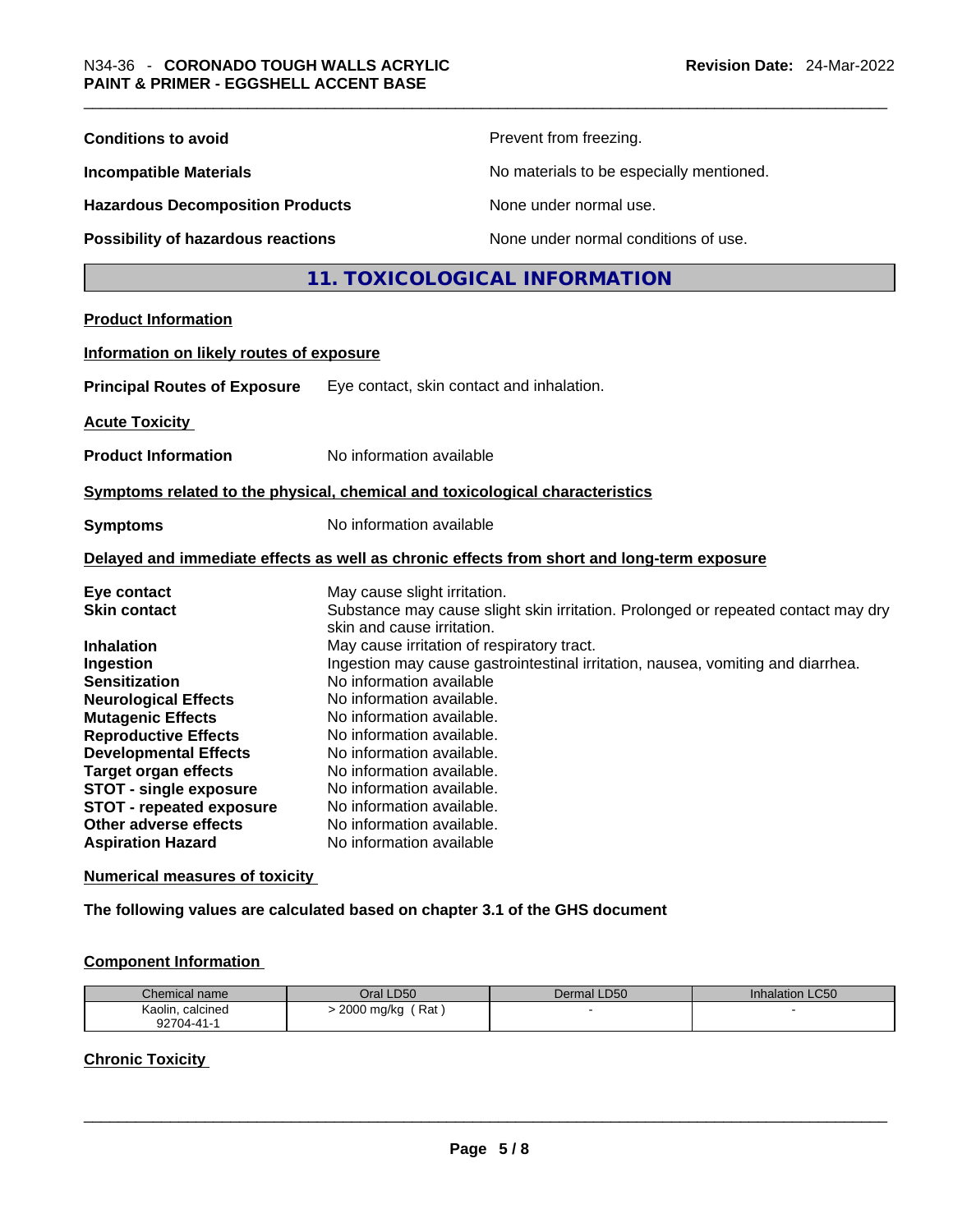#### **Carcinogenicity**

*There are no known carcinogenic chemicals in this product above reportable levels.* 

**12. ECOLOGICAL INFORMATION** 

### **Ecotoxicity Effects**

The environmental impact of this product has not been fully investigated.

#### **Product Information**

#### **Acute Toxicity to Fish**

No information available

#### **Acute Toxicity to Aquatic Invertebrates**

No information available

# **Acute Toxicity to Aquatic Plants**

No information available

#### **Persistence / Degradability**

No information available.

#### **Bioaccumulation**

There is no data for this product.

#### **Mobility in Environmental Media**

No information available.

#### **Ozone**

No information available

#### **Component Information**

#### **Acute Toxicity to Fish**

No information available

#### **Acute Toxicity to Aquatic Invertebrates**

No information available

#### **Acute Toxicity to Aquatic Plants**

No information available

# **13. DISPOSAL CONSIDERATIONS**

**Waste Disposal Method** Dispose of in accordance with federal, state, and local regulations. Local requirements may vary, consult your sanitation department or state-designated environmental protection agency for more disposal options.<br>214. TRANSPORT INFORMATION

# **14. TRANSPORT INFORMATION**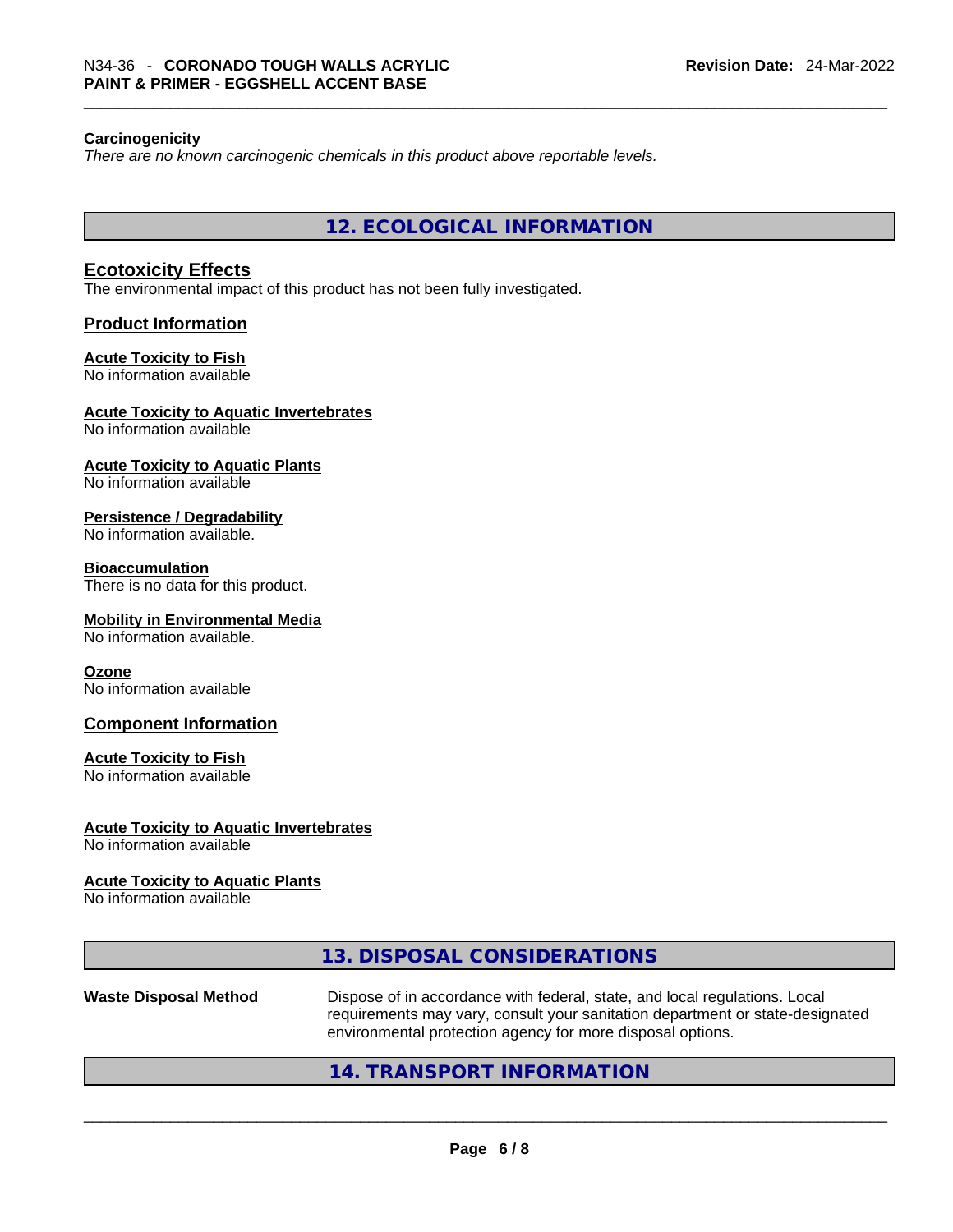| <b>DOT</b>        | Not regulated              |  |
|-------------------|----------------------------|--|
|                   |                            |  |
| <b>ICAO/IATA</b>  | Not regulated              |  |
| <b>IMDG / IMO</b> | Not regulated              |  |
|                   | 15. REGULATORY INFORMATION |  |

### **International Inventories**

| <b>TSCA: United States</b> | Yes - All components are listed or exempt. |
|----------------------------|--------------------------------------------|
| <b>DSL: Canada</b>         | Yes - All components are listed or exempt. |

### **Federal Regulations**

| SARA 311/312 hazardous categorization |    |  |
|---------------------------------------|----|--|
| Acute health hazard                   | Nο |  |
| Chronic Health Hazard                 | No |  |
| Fire hazard                           | No |  |
| Sudden release of pressure hazard     | No |  |
| Reactive Hazard                       | No |  |

#### **SARA 313**

Section 313 of Title III of the Superfund Amendments and Reauthorization Act of 1986 (SARA). This product contains a chemical or chemicals which are subject to the reporting requirements of the Act and Title 40 of the Code of Federal Regulations, Part 372:

*None*

**Clean Air Act,Section 112 Hazardous Air Pollutants (HAPs) (see 40 CFR 61)**

This product contains the following HAPs:

*None*

# **US State Regulations**

#### **California Proposition 65**

WARNING: This product can expose you to chemicals including Crystalline Silica, which are known to the State of California to cause cancer, and Ethylene glycol, which are known to the State of California to cause birth defects or other reproductive harm. For more information go to www.P65Warnings.ca.gov.

#### **State Right-to-Know**

| Chemical<br>$n = m$<br>name | .<br>ма<br>"sen. | <b>New</b><br><b>Jersev</b> | ----<br>ша |
|-----------------------------|------------------|-----------------------------|------------|
|                             |                  |                             |            |